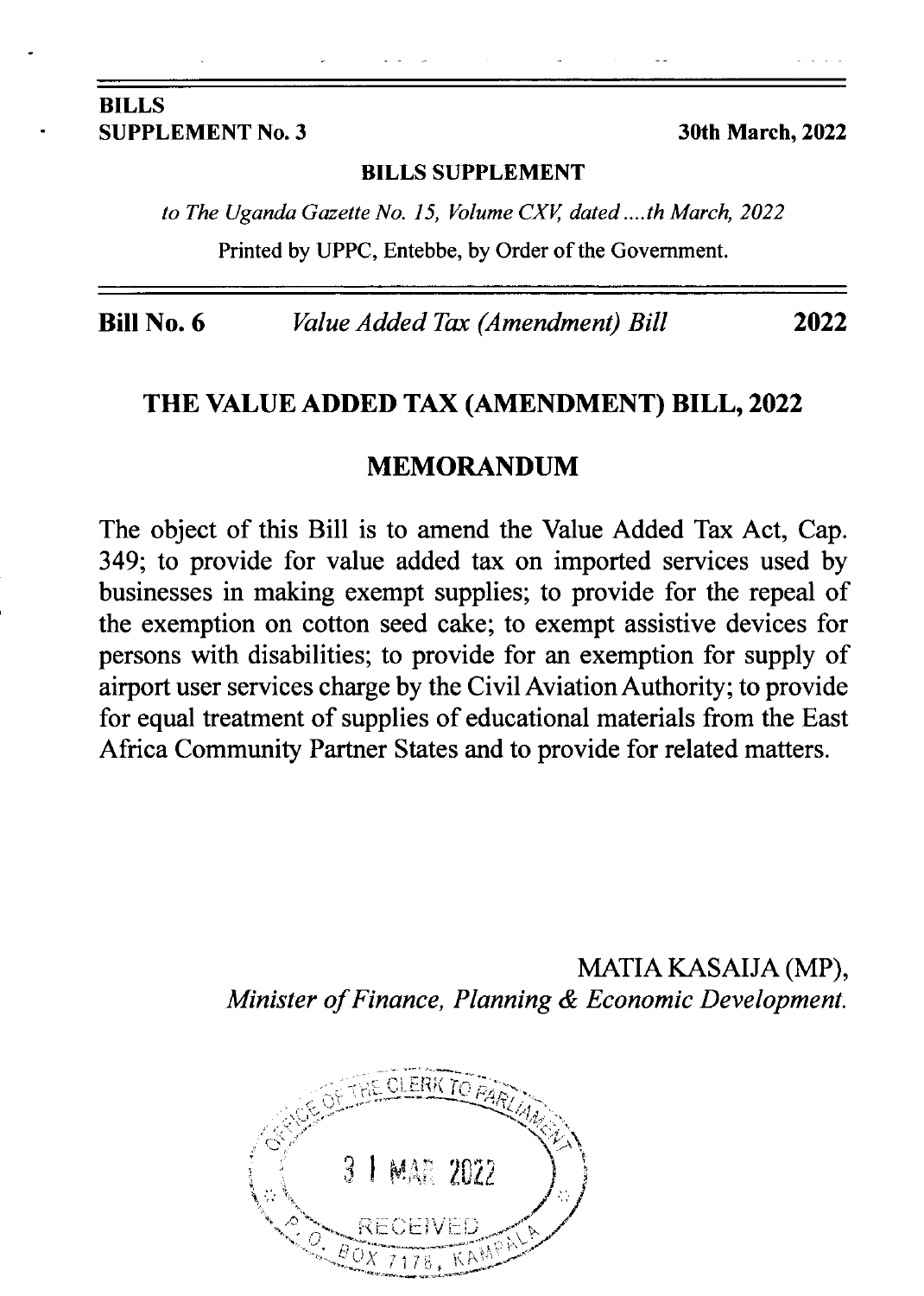#### Bill No. 6 *Value Added Tax (Amendment) Bill* THE VALUE ADDED TAX (AMENDMENT) BILL, 2022 2022

### ARRANGEMENT OF CLAUSES

### Clause

- 1. Commencement
- 2. Amendment of Value Added Tax Act
- 3. Amendment of the First Schedule to the principal Act
- 4. Amendment of the Second Schedule to the principal Act
- 5. Amendment of the Third Schedule to the principal Act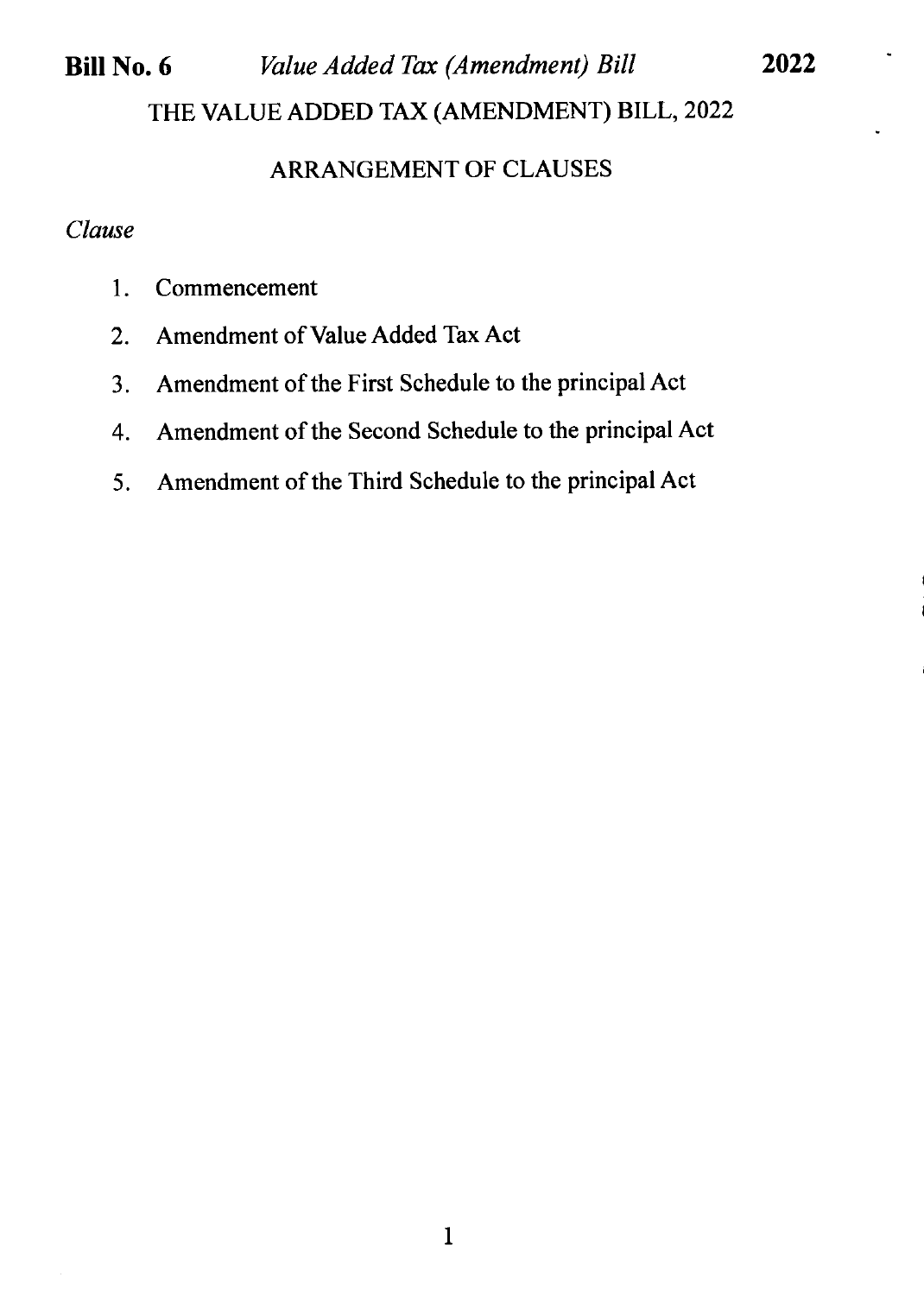## A Bill for an Act

## ENTITLED

# THE VALUE ADDED TAX (AMENDMENT) ACT,2022

An Act to amend the Value Added Tax Act, Cap.349 to provide for value added tax on imported serryices used by businesses in making exempt supplies; to provide forthe repeal of the exemption on cotton seed cake; to exempt assistive devices for persons with disabilities; to provide for an exemption for supply of airport user services charge by the Civil Aviation Authority; to provide for equal treatment of supplies of educational materials from the East Africa Community Partner States and to provide for related matters.

BE IT ENACTED by Parliament as follows:

## 1. Commencement

This Act shall come into force on  $1<sup>st</sup>$  July, 2022.

## 2. Amendment of Value Added Tax Act

The Value Added Tax Act Cap. 349, in this Act referred to as the principal Act, is amended in section 20 (2) by repealing the phrase "or would be used in the provision of an exempt supply".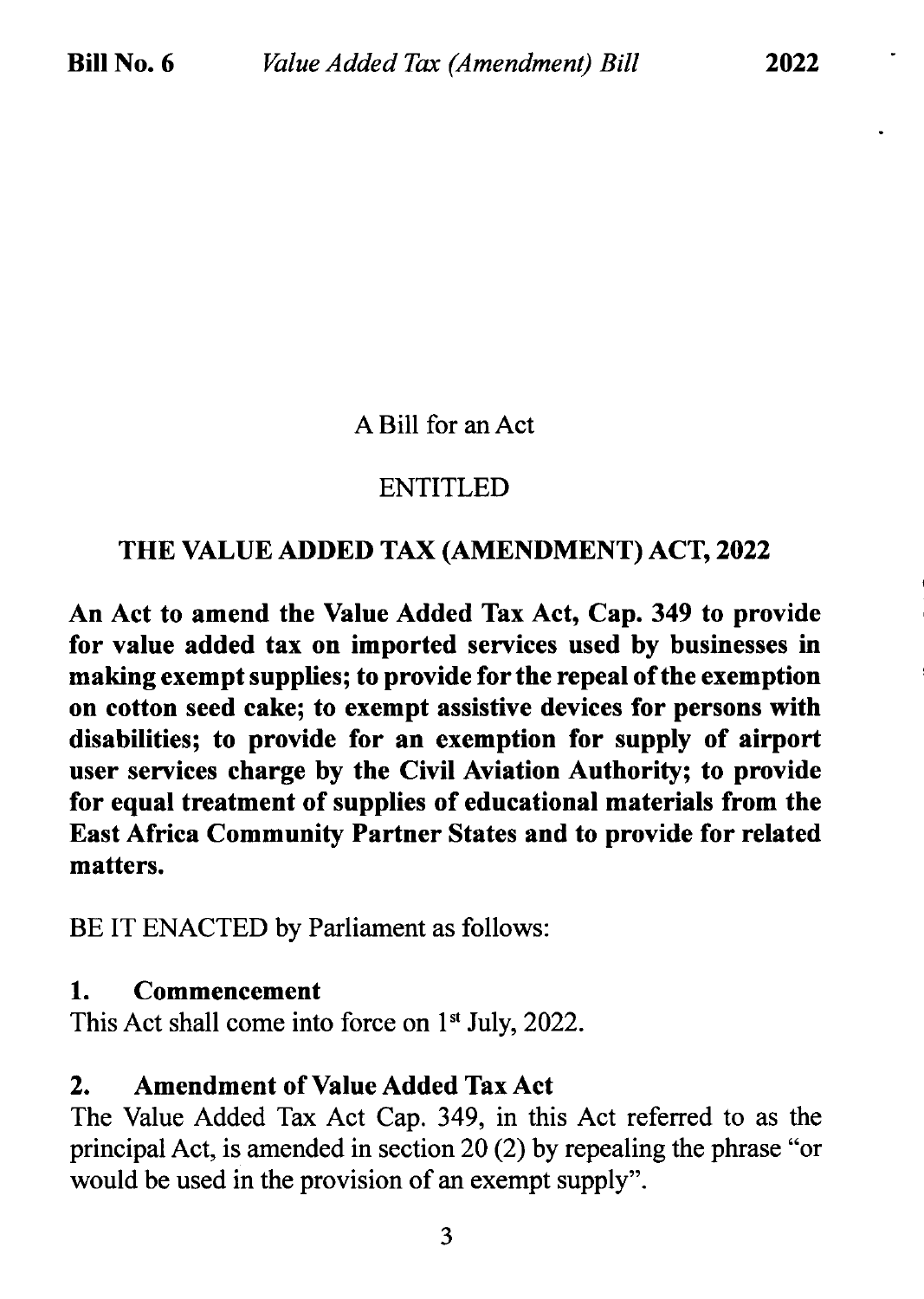# Bill No. 6 *Value Added Tax (Amendment) Bill* 2022

3. Amendment of the First Schedule to the principal Act

The First Schedule to the principal Act is amended—

 $\ddot{\phantom{0}}$ 

 $\bullet$ 

(a) by inserting the following appropriately-

"International Development Law Organisation (IDLO);"

(b) by substituting "Department for Development (DFID)" with "Foreign, Commonwealth and Development Office (FCDO)". International

4. Amendment of the Second Schedule to the principal Act Paragraph I of the Second Schedule to the principal Act is amended-

(a) in subparagraph (q) by substituting for item (xvi) with the following-

"(xvi) oxygen cylinder or oxygen for medical use;"

- (b) by repealing subparagraph (sd);
- (c) in subparagraph  $($ r $)$  by repealing the words "at the level of a national referral hospital";
- (d) by repealing subparagraph (fff);
- (e) by inserting immediately after subparagraph (ooo) the following-
	- "(ppp) the supply of assistive devices for persons with disability;
	- (qqq) the supply of airport user services charge by Civil Aviation Authority"